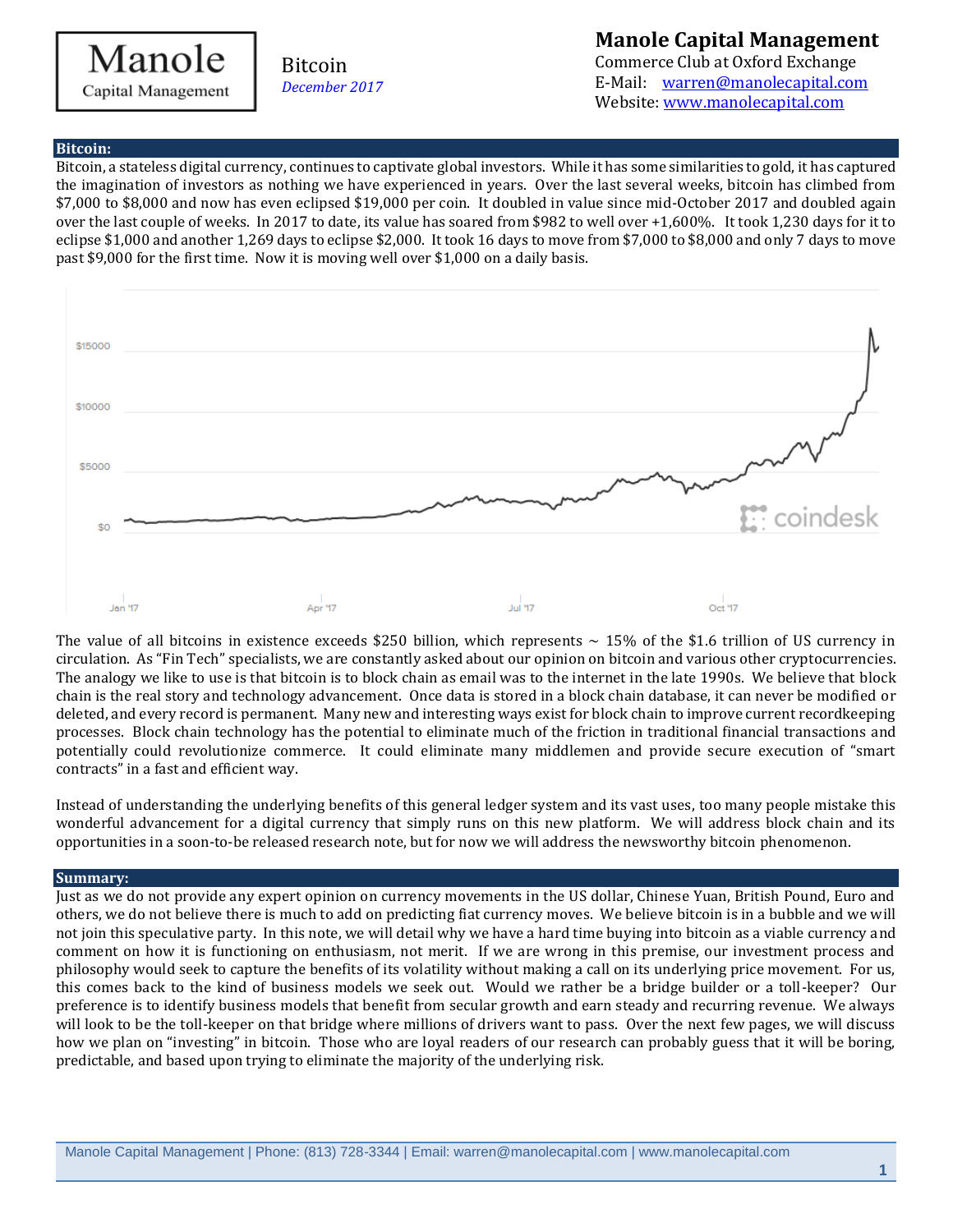

## **Manole Capital Management**

Commerce Club at Oxford Exchange E-Mail: [warren@manolecapital.com](mailto:warren@manolecapital.com) Website[: www.manolecapital.com](http://www.manolecapital.com/) 

#### **Our Preference:**

In our concentrated portfolios, the largest area of exposure is the payment space. We have published various notes on the secular growth of digital payments and the decline of cash [\(read here\).](https://docs.wixstatic.com/ugd/43315f_0dd37796a6584165b7be3af3f9e28a76.pdf) Other research has focused on which merchant processors we prefer and where we see trends in the acquiring space trending [\(seen here\).](https://docs.wixstatic.com/ugd/43315f_f7171a55dc4e4ab2aaae105f99c5adbb.pdf) We have also published several notes on the dominant payment networks, Visa and MasterCard [\(seen here\).](https://docs.wixstatic.com/ugd/43315f_c824275fe2904074805cf591ea2d41a3.pdf) In September of 2016, we published a detailed note on PayPal (ticker PYPL) and what we saw as the opportunity in mobile wallets as well as the future of digital payments [\(seen here\).](https://docs.wixstatic.com/ugd/43315f_2d5dc3c3cadd40dbaae6031e3678dc7f.pdf) The emerging payment business is a wonderful, secular growing industry. We prefer to own companies that win over time and every time, as opposed to being investors that need to be right on the underlying price movement of an asset.

#### **Bubbles:**

A decade ago, we remember visiting Las Vegas and hearing stories of waitresses owning multiple condos, all without putting any money down. We remember the taxi driver in New York City bragging about his growing real estate "empire" and how this was all possible without the traditional 20% down payment. Today, more and more people are trying to get exposure to the digital currencies, and many are looking to profit from a quick trade. We challenge you to attend a holiday party without bitcoin getting mentioned or hearing chatter about how "I made a fortune on bitcoin… just last week!"

There is no doubt that retail interest in digital currencies has at a fever pitch. On CNBC or Bloomberg, every other segment is focused on bitcoin and its meteoric rise. Is bitcoin the modern version of the tulip mania of the 1600s? Is Cameron Winklevoss correct stating that bitcoin is a multi-trillion-dollar opportunity about to rise 20-fold over the next few years?

To further emphasize where bitcoin stands on this frenzied scale, one needs only to look at trading in Bitcoin Investment Trust or BIT, an unregistered fund that simply holds bitcoin. Last week, Fidelity reported that this ETF was the 5<sup>th</sup> most popular stock among its brokerage customers and buyers outnumbered sellers by more than 40%. To make matters worse, the share price exceeds the underlying bitcoin BIT holds by 70%.



One of our biggest issues with bitcoin is that it has been a one-way market. We have been concerned that trading in bitcoin has been dominated by buyers, not sellers. Without a valid market to short bitcoin, it is our opinion that huge retail demand spurred this unprecedented rise in value. Until real, regulated, experienced exchanges got involved, bitcoin was bound to simply be a one-way trade. For us, there was too much risk and not enough information upon which to base a valuation.

#### **Its Creation:**

Bitcoin was designed as a virtual currency that could be traded by two users without any governmental or bank involvement. In 2009, the pseudonymous creator of the cryptocurrency, Satoshi Nakamoto, designed bitcoin as a secure online alternative to cash. The number of bitcoins is limited to 21 million, and 16.7 million bitcoins exist today. According to data from Blockchain, Nakamoto is rumored to hold almost 4.7% of all the bitcoins that will ever exist. If current prices are a fair valuation, this would imply a net worth approaching \$20 billion.

The initial intent was to make casual payments and lower transactions costs, all without the involvement of traditional financial institutions. The goal was to bypass the bank-based, fiat currency system and permit secure, online transactions.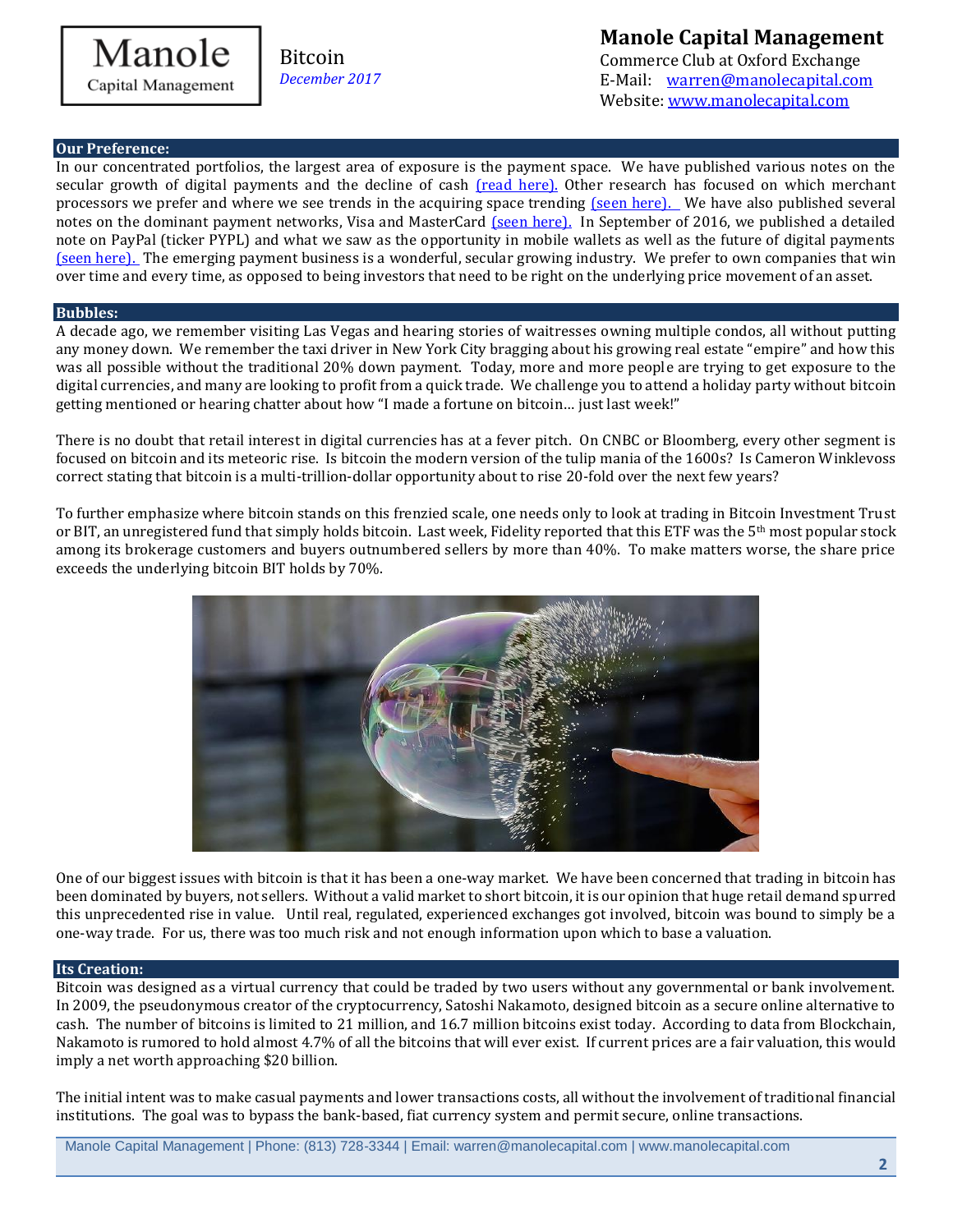Manole Capital Management

Bitcoin *December 2017*

# **Manole Capital Management**

Commerce Club at Oxford Exchange E-Mail: [warren@manolecapital.com](mailto:warren@manolecapital.com) Website[: www.manolecapital.com](http://www.manolecapital.com/) 

With a foundation of libertarian principles, zealous proponents mock regulation and traditional rules. Despite its intention, we feel that bitcoin fails to accomplish what its founder envisioned. Instead of permitting casual transactions at low costs, bitcoins are the preferred currency of criminals. Speculators and momentum traders are attracted to the volatility and price increase. Lastly, there is a group of owners that fear central banks' monetary policies and worry about potentially inflating away their savings.

#### **Disruptions:**

Back in the mid 1990s and early 2000s, the online brokerages (Fidelity, Charles Schwab, Ameritrade, E\*Trade and TD Waterhouse) were building out their infrastructure and online capabilities. When volumes surged, many experienced website outages preventing consumers from transacting online. We see many similarities between those online brokerages growing pains and what current bitcoin exchanges are experiencing.

On Wednesday November 29, 2017, bitcoin prices whipsawed above \$10,000, then \$11,000 before falling to \$9,500. Heavy trading of bitcoins, which hit a record level of more than 400,000 transactions, caused havoc on these newly created exchanges. At 10:32, Gemini, a NY based exchange first began to report service disruptions and "degraded performance" on its website. At 11:07 a.m., San Francisco based Coinbase temporarily began to halt executing orders while it tried to stabilize its systems. Kraken, also based in San Francisco, reported "partially degraded service" while Bitstamp, a European bitcoin exchange, had its website inaccessible at 3:35 p.m.

Daily service outages are not going to be acceptable for consumers desiring to transact in bitcoin. Over the last week, Coinbase has become the second-most-downloaded app in Apple's App Store. On Friday, December 8, 2017, Coinbase's CEO Brian Armstrong stated, "Despite the sizable and ongoing increases in our technical infrastructure and engineering staff, we wanted to remind customers that access to Coinbase services may become degraded or unavailable during times of significant volatility or volume." It is quite apparent that these exchanges are not ready to handle the volume and are not prepared to be a valid marketplace of price discovery.

#### **Digital Currencies:**

The Securities and Exchange Commission or SEC defines digital currencies and other digital assets as "a digital representation of value that can be digitally traded and functions as a medium of exchange, unit of account, or store of value." From a legal standpoint, the status of cryptocurrencies has not been totally agreed upon.

In the case SEC v Trendon Shavers, a Texas magistrate judge ruled that "bitcoin can be used as money…to purchase goods or services, and used to pay individual living expenses. Therefore, bitcoin is a currency or form of money." On the flip side of this legal argument, a Miami-Dade judge stated, in a money laundering case involving bitcoin, that the cryptocurrency "is not backed by anything…and is certainly not tangible wealth and cannot be hidden under a mattress like cash and gold bars."

As further legal cases and regulation are decided, the exact definition and legal standing of cryptocurrencies will become more established. In our opinion, it is too early to understand the ramifications of legal rulings on cryptocurrencies. Why is this important? Well, regulations need to be formally set and rules need to exist for this digital currency to be monitored.

#### **#1) Medium of Exchange:**

In our opinion, a currency needs two key ingredients to become a "valid currency". First, it must act as a **medium of exchange.** Can we easily transact for goods and services utilizing this currency? When we purchase an item online, we are required to utilize cards or a digital network like PayPal. If we walk into a store, we need to transact in cash or various other mechanisms like credit or debit cards.

We continue to hear of online merchants that either plan or have decided to transact at the point-of-sale in bitcoin. (Examples include Overstock.com, certain Subway locations, as well as potentially Square.) So, do these merchants accepting bitcoin help it meet our definition of a valid currency? We would like to know how many transactions are occurring on Overstock.com in bitcoin. Let's walk through an example and see why bitcoin will not be accepted at big box retailers for quite some time.

#### **The Consumer Experience:**

Let us assume you purchased a \$1,000 TV at Best Buy a few months ago using bitcoin. Using today's bitcoin valuation, that TV transaction would equate to a \$5,000 purchase. From the customer's perspective, we believe this would be considered an awful opportunity cost. Obviously, the customer would feel slighted because he or she could have purchased a much better TV for the equivalent bitcoin value. By using bitcoin instead of US dollars, the transaction cost for the consumer was a mistake.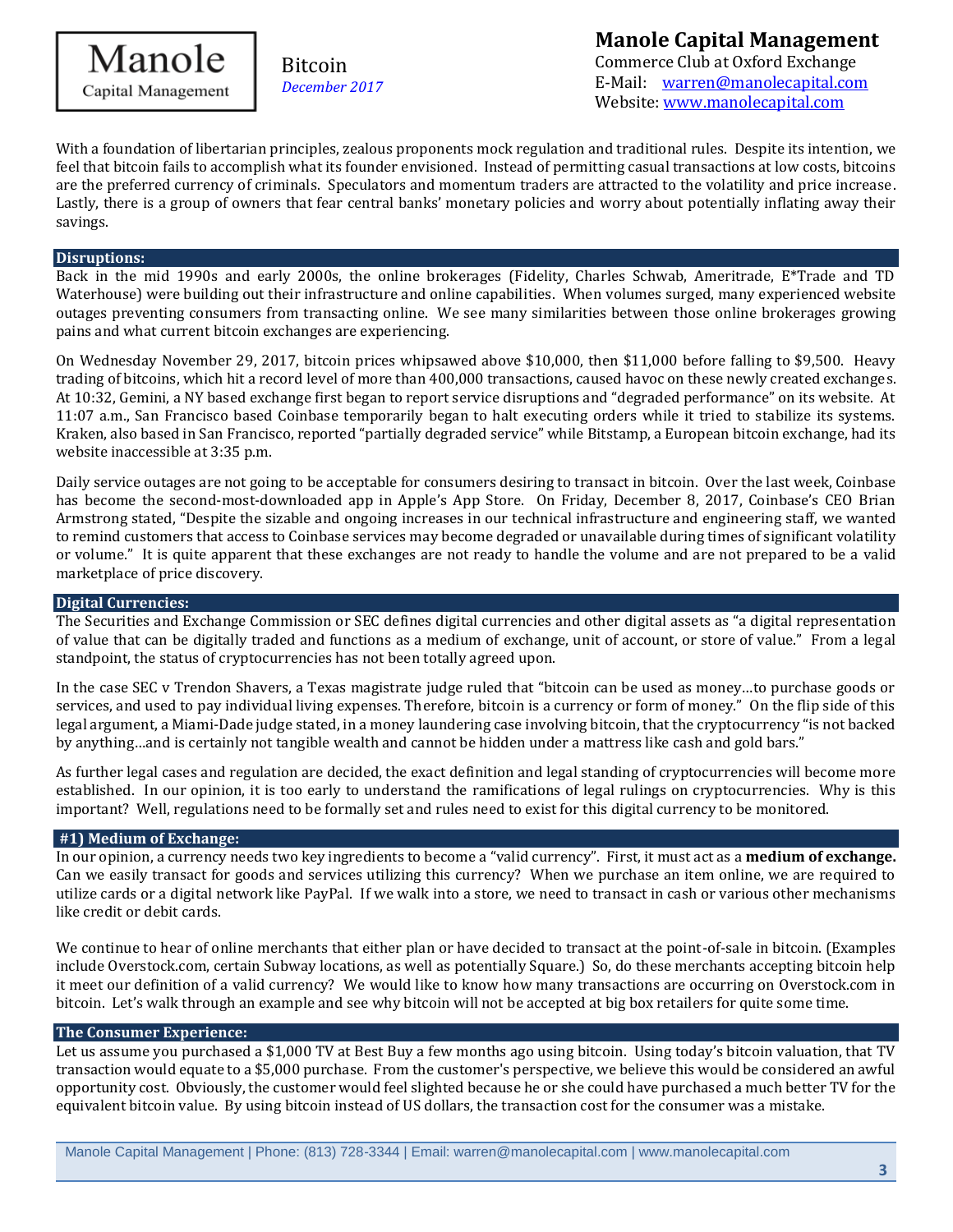

# **Manole Capital Management**

Commerce Club at Oxford Exchange E-Mail: [warren@manolecapital.com](mailto:warren@manolecapital.com) Website[: www.manolecapital.com](http://www.manolecapital.com/) 

Taking the example to the extreme, if you purchased a sub sandwich for \$5 at a Subway a month ago, I sure hope it was the greatest sandwich you ever ate! That turkey sub had the equivalent cost of a filet mignon and a wonderful bottle of Bordeaux wine at Capital Grille.

### **The Merchant Experience:**

On the merchant side of the equation, multiple issues will need to be resolved before bitcoin can be accepted. First, merchants will need their merchant acquirer and processor to allow bitcoin transactions to occur. This will not be simple and will require extensive quantities of software code to be re-written. Even if a merchant wants to accept bitcoin, the fees associated with its acceptance, called the MDR or merchant discount rate, will likely be significantly higher than current costs of roughly 2.25%. Lastly, even if merchants were magically able to accept bitcoin payments tomorrow, we do not believe they would be willing to accept the volatility risk.

What do we mean? In the earlier example of a TV transactions at Best Buy, the merchant probably has a 3% to 5% gross margin. This example ignores traditional retail costs like rent, employees, electricity, et cetera. With Amazon slicing physical retailers' margins, this actually might be too aggressive an assumption. If Best Buy is selling that TV for \$1,000, assuming a 5% margin, this implies a cost to acquire of \$950 (from Sony or Samsung or Vizio). If bitcoin is the currency involved in the transaction and it has a 10% move down overnight, Best Buy now has \$900 of value in the bank. This would crush Best Buys economics and one would seriously question why Best Buy decided to accept transactions in bitcoin in the first place. A currency with that kind of volatility would require a merchant to be able to price and re-price its inventory in real time. This will not easily happen.

#### **#2) Store of Value:**

The second aspect to be a currency is for it to act as a **store of value.** One needs to be fairly confident of what it might be worth in the future, especially from day-to-day. For example, the value of a dollar freely floats and does get modestly eroded by the impact of inflation. However, consumers, merchants, and investors feel confident it can be a proper and stable store of value. One might question the Federal Reserve and whether or not it is properly monitoring inflation, but dollar volatility is fairly modest. On the other hand, bitcoin has had five-day periods when it was up 44% or down 25% against the US dollar. This volatility detracts from bitcoin as a store of value and furthers our point.

#### **Gold 2.0:**

Some investors consider bitcoin a safe haven asset that is comparable to gold. Since gold has been a store of value for thousands of years, some compare bitcoin to "gold for the technology age. These individuals believe that bitcoin is a modern-day version of gold. With gold experiencing its tightest trading range since October 2005, some believe that cryptocurrencies are stealing market share from the precious metal.

Like gold, bitcoin is not tied to one specific country or central bank. When there is an economic crisis or political uprising (i.e. Venezuela, Syria, etc), a specific national currency can plummet. While gold benefits from crises and uncertainty and many perceive it as the ultimate store of value, it does have issues. It still fails to act as a medium of exchange. Can you imagine walking into a Wal-Mart and attempt to pay for your shampoo by slicing off some of your gold bullion? So, while gold can be a safe store of value, it fails the method of payment criteria. In our opinion, gold is a commodity, not a currency.

Another aspect to consider is how difficult it is becoming to store bitcoin. Bitcoin storage looks to digital safes, where investors can store sheets of paper on which cryptographic keys are printed. To keep bitcoin safe from hackers, the costs to store the asset has been eclipsing some gold vaults. Just last week, \$70 million worth of bitcoins were stolen from a cryptocurrencymining service called NiceHash. A security breach of their online bitcoin wallet resulted in 4,700 bitcoins getting taken. It certainly seems easier to breach a bitcoin wallet than to heist gold bullion from Fort Knox.

#### **Fraud:**

There is no doubt that bitcoin, with its ability to escape the eye of the law, has become the preferred avenue for aiding illegal commerce. The creator of the underground online drug bazaar Silk Road, Ross Ulbricht, had his stash of bitcoins seized once he received his life sentence for drug trafficking, conspiracy to launder money, and various other crimes. In addition, we are reminded daily of stories of hackers asking for and receiving payment in bitcoins for extortion plots (as did Uber three weeks ago).

Bitcoin bulls will argue that its reputation for being the currency of criminals is unjust, as many dishonest people have conducted illegal transactions in US dollars, Euros, and other various currencies. A primary concern for bitcoin investors is the security of their assets. Hacking of digital currencies is a legitimate concern, for the industry has been the target of much fraud. Back in 2014, the largest bitcoin exchange – Mt. Gox in Japan – filed for bankruptcy and investors lost more than \$470 million dollars.

Manole Capital Management | Phone: (813) 728-3344 | Email: warren@manolecapital.com | www.manolecapital.com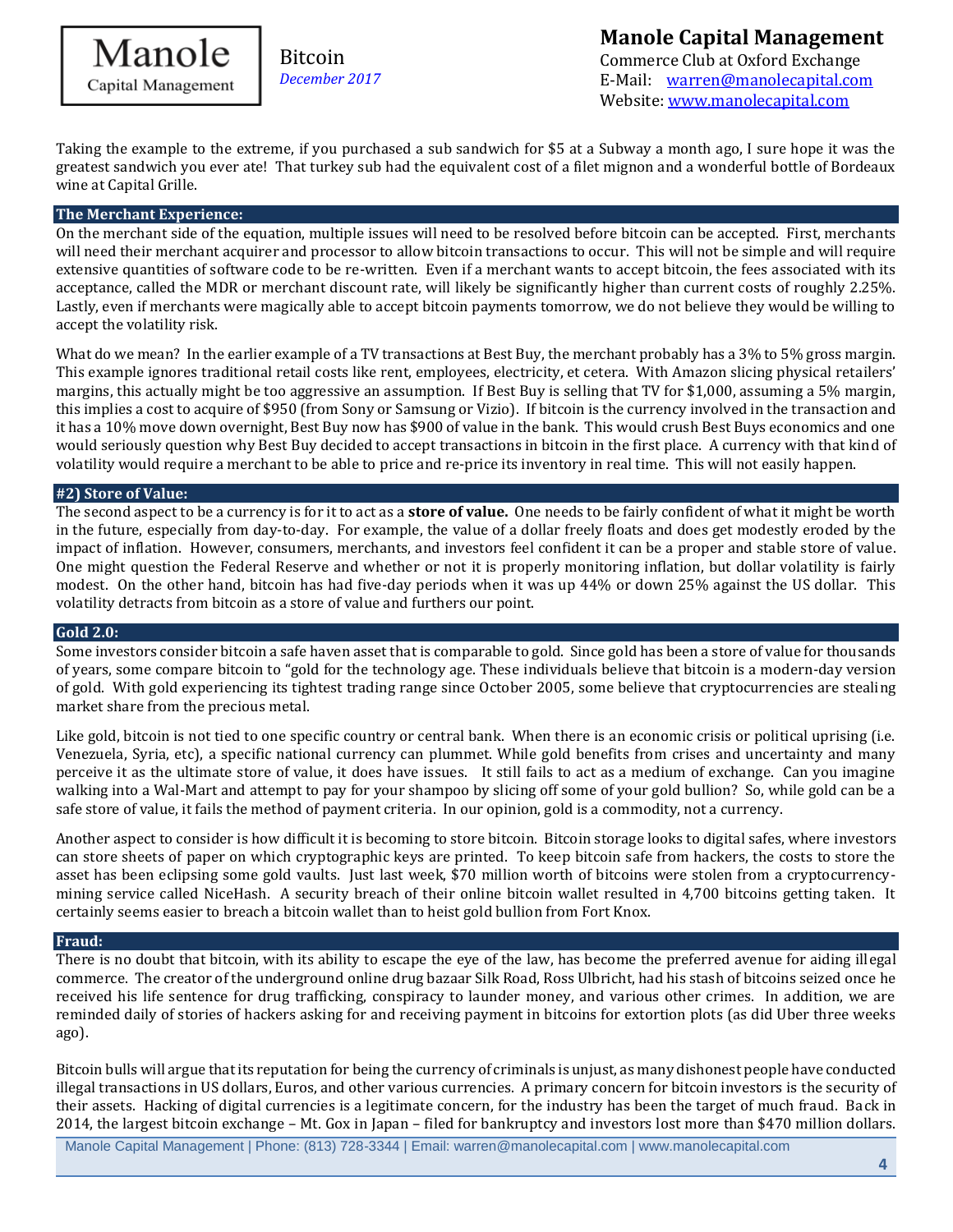

**Manole Capital Management**  Commerce Club at Oxford Exchange E-Mail: [warren@manolecapital.com](mailto:warren@manolecapital.com) Website[: www.manolecapital.com](http://www.manolecapital.com/) 

Twice this month, hackers attempted to overwhelm Bitfinex's website with a distributed denial-of-service hack. We personally would not feel comfortable that our assets were safely being guarded.

#### **Mining:**

According to blockchain.info, there are roughly 337,000 bitcoin transactions per day. To put that in perspective, Visa processes 468 million transactions per day and can scale to handle 60,000 per second during the peak holiday season. Not only is bitcoin a poor medium of exchange, but it also lacks scale. In addition, the true cost of mining bitcoin is tremendously high.

Bitcoin mining is deciphering complex mathematical problems to verify a transaction. For solving these calculations, miners earn bitcoins as payment. It was recently estimated that the bitcoin mining community is using massive amounts of electricity to complete its calculations. For example, miners are using the equivalent amount of electricity that the entire country of Denmark uses.



Quite simply, bitcoin transactions cost more to process than current payment players, averaging nearly \$15. Bitcoin is struggling to clear its transactions as the backlog sits at an all-time high. Lastly, bitcoins take longer than normal card transactions to settle, approaching 2 hours in length. While it is easy to say bitcoin will replace traditional forms of payments, the "good funds" bank model is built upon a modest level of settlement risk. This is where banks and financial institutions get involved. The bitcoin reality is that its infrastructure cannot support real-time payments and will not permit immediate verification or access to funds for everyday payment purchases.

#### **Governments:**

Governments attempt to control their currency, monetary policy, and printing press. Through its central bank, a country can control its money supply. In our modern society, central banks have a monopoly on money. The threat of cryptocurrencies worries governments because they could lose control of their currency, which in turn would mean they lose control of their economy. Bitcoin's success would be economically disastrous and would potentially lead to chaos.

Central banks cannot print or manufacture bitcoin, so they are forfeiting control of their economy. If a country were to switch from its fiat currency, it would have no mechanism to create new money in the event of a crisis. Without a way to alleviate a problem, countries would be helpless to respond. In our opinion, if bitcoin becomes wildly successful, governments will not sit idly by and watch. We have seen what China's negative comments can do to the valuation of bitcoin. We expect significant regulatory scrutiny and rules to enter the digital currency marketplace in the near future. The first coordinated move by government(s) to regulate or institute banking rules upon bitcoin will result in a massive downward move in its price.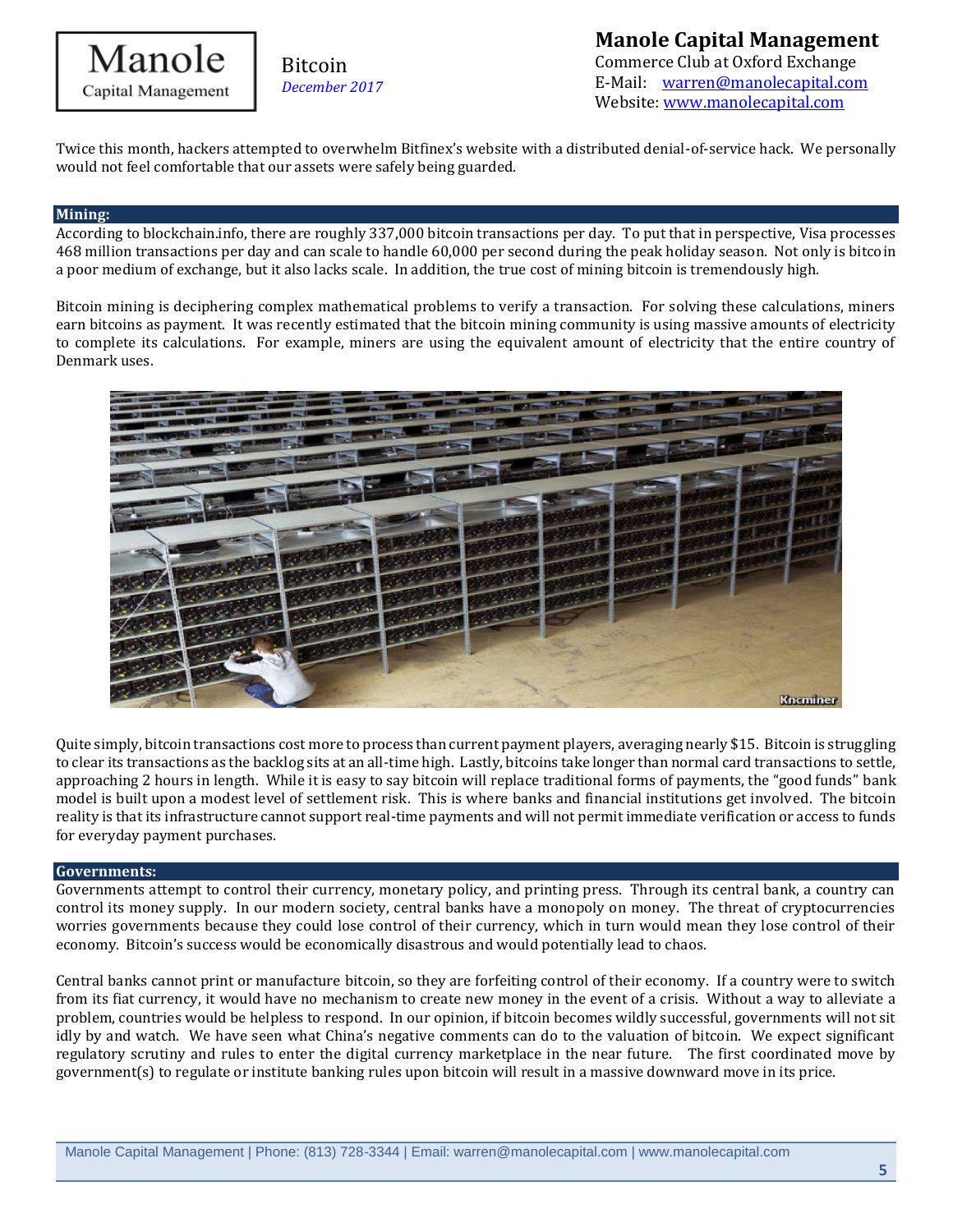

## **Manole Capital Management**

Commerce Club at Oxford Exchange E-Mail: [warren@manolecapital.com](mailto:warren@manolecapital.com) Website[: www.manolecapital.com](http://www.manolecapital.com/) 

#### **Regulation:**

Financial institutions are the most regulated entities in the world and they are quite aware of the risks involved in moving money. Banks must insure they "know their customers" and follow "KYC" rules. These stringent rules allow governmental agencies to verify transactions and prevent money laundering. Governments enforce their laws and importantly take and earn taxes. Bitcoin believers are claiming that these old school CEO's simply do not understand the way the world is going and that they are dinosaurs. We could not disagree more.

Recognizing that bitcoin is largely an unregulated market with high-price volatility, US regulators are beginning to ask questions. Are they looking to protect the average, retail customer? Are they looking for information regarding taxable transactions? Are they looking into criminal actions? We would have to believe the answer to all of these questions is yes.

This is only natural, as regulators are supposed to provide the rules and framework for orderly markets. They are relied upon to insure adequate guardrails and consumer protections for investors. J. Christopher Giancarlo, chairman of the CFTC, said, "Bitcoin, a virtual currency, is a commodity unlike any the commission has dealt with in the past," and "as a result, we have had extensive discussions with the exchanges regarding the proposed contracts."

Just a few days ago, Securities and Exchange Commission Chairman Jay Clayton issued a statement regarding his concerns with bitcoin and other digital currencies. He said, "There are tales of fortunes made and dreams to be made. We are hearing the familiar refrain, 'This time is different'. ". In our opinion, this cautionary statement will not be the last from a regulator who has a long-standing rule of protecting the investing public.

With regulators forcing exchanges to monitor trading, track risk indicators, and ensure proper market and margin requirements. The CFTC has insured that traditional exchanges could only launch options and futures contracts once they agreed to significant enhancements to help protect customers and maintain an orderly market. These are the proper actions of a regulator, and we are pleased some discipline has been brought to this "wild west" marketplace.

#### **Taxes:**

With tax reform coming to the US, how long will it take for our government to begin to question bitcoin transactions? Don't all the people claiming huge profits in bitcoin trades have to pay taxes on their gains? Shouldn't these trades be subject to the same currency transaction taxation laws other traders deal with? We believe that the IRS will soon closely look at bitcoin traders. The IRS, presumably eager to collect taxes on profits, has issued a Notice called 2014-21, which designates that virtual currencies can and should be treated as property for US federal tax purposes. This is important as this means that general rules for property transactions should apply. While the IRS has not issued any guidance on token exchanges, many tax professionals agree that such an exchange would probably not qualify for favorable tax treatment. This would have provided for deferral of gains or losses arising from a bitcoin transaction. We anxiously wait for rules that will require traders in the digital asset space to be forced to use a mark-to-market election. This would force investment gains and losses to be recognized in the current period and trigger the occurrence of a taxable event.

#### **Coinbase:**

If any customer opens up a traditional brokerage account, regulations force financial institutions to follow a stringent set of rules. While cumbersome to enforce, banks follow these rules. Coinbase, the leading broker of bitcoin, obviously feels that it is not subject to the same set of regulations. Nearly a year ago, the IRS asked Coinbase to provide all its customer information, including names, birth dates, addresses, tax ID's, transaction logs, and account invoices. Coinbase argued that this was an "invasion of privacy" and ignored the IRS's request. Then, in March of 2017, the IRS filed a petition to enforce its summons. On Wednesday November 29, 2017, the courts ordered Coinbase to hand over information on its users that made transactions over \$20,000 from 2013 through 2015. Coinbase cheered the decision, as it will have to release only 3% of the information that the IRS originally requested. The ruling will give the IRS information on 14,355 Coinbase customers that made 8.9 million bitcoin transactions.

In our opinion, this presents two interesting points. First, bitcoin was originally conceived to be entirely devoid of regulation and oversight. If bitcoin becomes a legitimate asset class or currency, it will have to begin to adopt traditional "know your customer" rules. The second interesting aspect revolves around customer protections. If the average US brokerage customer wants the safety and soundness of a properly functioning marketplace with client protections and clearing mechanisms, he or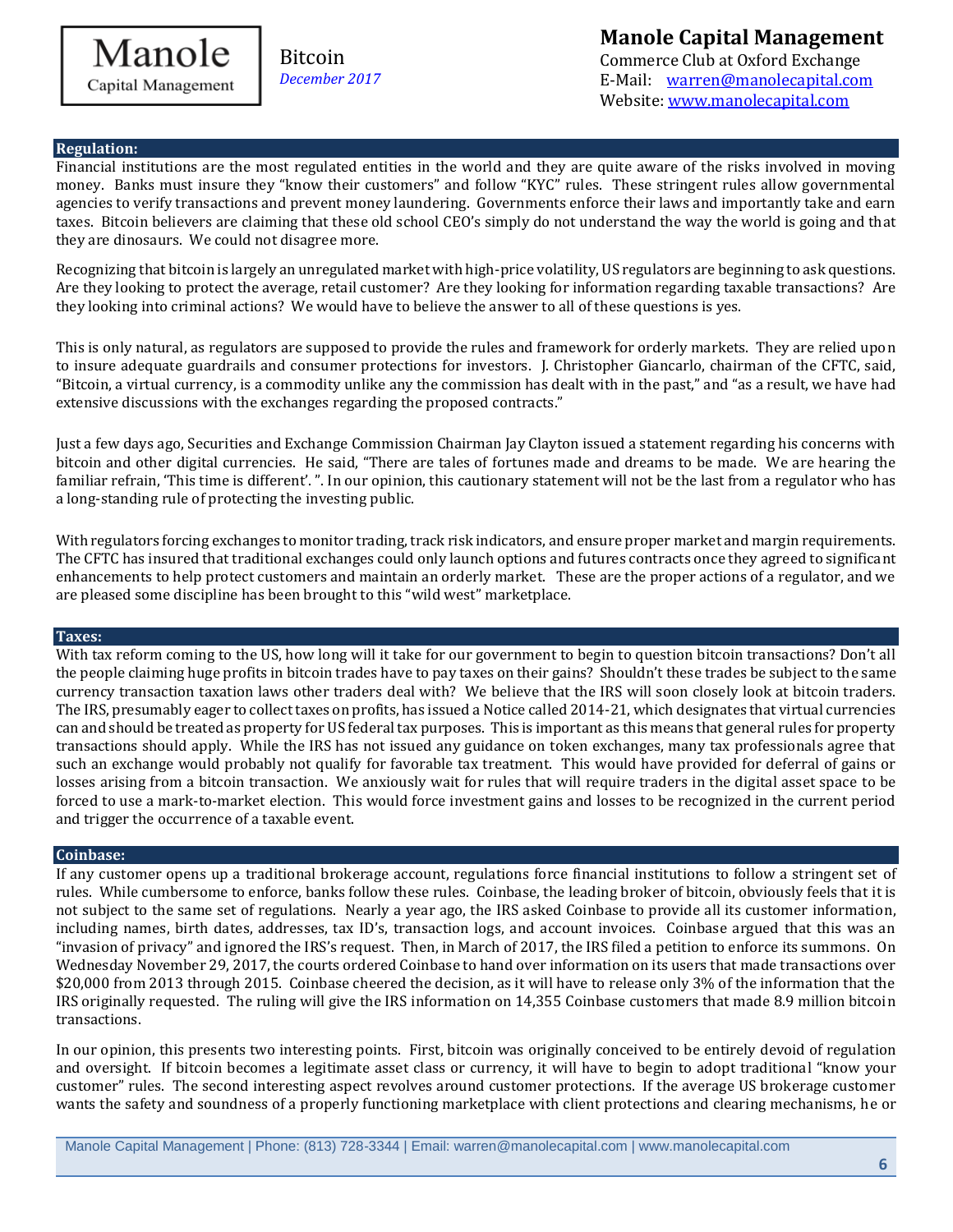## Manole Capital Management

Bitcoin *December 2017*

### **Manole Capital Management**  Commerce Club at Oxford Exchange E-Mail: [warren@manolecapital.com](mailto:warren@manolecapital.com) Website[: www.manolecapital.com](http://www.manolecapital.com/)

she must be willing to accept the government's oversight. Coinbase cannot have it both ways. It cannot be the marketplace where consumers transact but fail to play by the same rules as other banks, brokerages, or financial institutions have to play by.

#### **Banks:**

Whenever new technology emerges, "old school" incumbents fear change. It happened during the Dot Com era, when the internet emerged as a widely popular new medium. While we were not there for its introduction, we imagine the same doubters voiced concern with the automobile, radio, newspaper, and television.

We have heard people claim that big banks are the most at risk with the rise of bitcoin. IP Morgan's Jaime Dimon has called it a "fraud" that will eventually "blow up". BlackRock manages \$6 trillion dollars of assets and its management team has been quoted as calling bitcoin an "index for money laundering". Saudi billionaire investor Prince Alwaleed bin Talal said he expects bitcoin to "implode" shortly and compared it to an "Enron in the making." Other financial luminaries, like Warren Buffett and Seth Klarman, have also expressed skepticism on bitcoin. To summarize, these naysayers argue that bitcoin is bad at being PayPal, MasterCard, or Visa as a payment form. On this aspect, we totally agree.

As we discussed above, bitcoin and other cryptocurrencies are not good at being a mechanism of payment. They also fail to act as a good store of value. However, this is not why traditional financial institutions view them as a threat. It is not bitcoin's ability to act as a currency that worries them, but likely it is more akin to bitcoin's acting as a potential new competitor. What if bitcoin could bypass traditional financial institutions and act as an online, offshore banking system? Allowing customers to easily transact without the watchful eye of the government would be a clear advantage to what a banks offer. In our opinion, this is the key worry for most banks.

#### **Where could we be wrong?**

If the digital currency becomes more widely usable currency, it will ultimately prove successful. If bitcoin is a dramatic upgrade to gold, it will prove successful. We simply have too many doubts at this time to feel comfortable with the underlying asset.

When legendary Interactive Brokers founder Thomas Peterffy discusses market issues, people would be very wise to listen. As one of the world's most successful derivatives traders, Peterffy understands volatility and where problems can lie. He worries that bitcoin derivatives launched by CME or CBOE will introduce additional volatility into the markets. If the exchanges are not properly prepared, he is worried it might lead to an uncontrollable event. Specifically, Peterffy is concerned that low margin rates will encourage excessive speculation and then endanger both trading firms and their significantly important clearinghouses.

Futures margin rates typically range from 2% to 8%. E-mini S&P futures contracts need 3% initial margin, gold requires 4%, crude oil is 4% and natural gas is 8%. When an investor's losses exceed this range, brokers can immediately cover the decline and pursue any differences with the client. If bitcoin were to drop by 15% to 20% intraday, brokers would not be equipped to cover losses. What really worries Peterffy is that he foresees smaller and smaller trading firms offering lower and lower margin rates to attract business. This would bring more activity to the weakest link and to brokers least capable of handling a dramatic fall. If more bitcoin volume "accumulates on the books of weaker clearing members who will all fail in a large move, Peterffy is "extremely scared".

JP Morgan and Citi represent 11.3% and 4% of US futures brokers market share. Both have stated they will not participate in clearing bitcoin futures contracts. In addition, Bank of America Merrill Lynch has informed its customers that it would not permit bitcoin futures trading. With volatility scarce in the markets, smaller banks might try to get involved to capture some of this market share. The danger to the financial system is real, so regulations and rules are clearly needed.

#### **Enter the Exchanges:**

Our version of financials is not traditional banks and brokers. These entities have opaque balance sheets and earnings releases that require hours for analysts to decipher. We prefer to own the exchanges, with their transparent transaction-based business models. In May of 2016, we wrote a detailed note [\(which can be re-read here\)](https://docs.wixstatic.com/ugd/43315f_414eab457c6a497c9fc3ab105a5231f3.pdf) on the underappreciated value we saw in CME Group.

The traditional derivative exchanges have just launched bitcoin futures and options. The most logical bitcoin sellers will be algorithmic shops or market makers willing to take a contrarian viewpoint. While there will be some doubt about the proper, transparent pricing mechanism employed, at least these regulated entities will utilize proven collateral, margin and

Manole Capital Management | Phone: (813) 728-3344 | Email: warren@manolecapital.com | www.manolecapital.com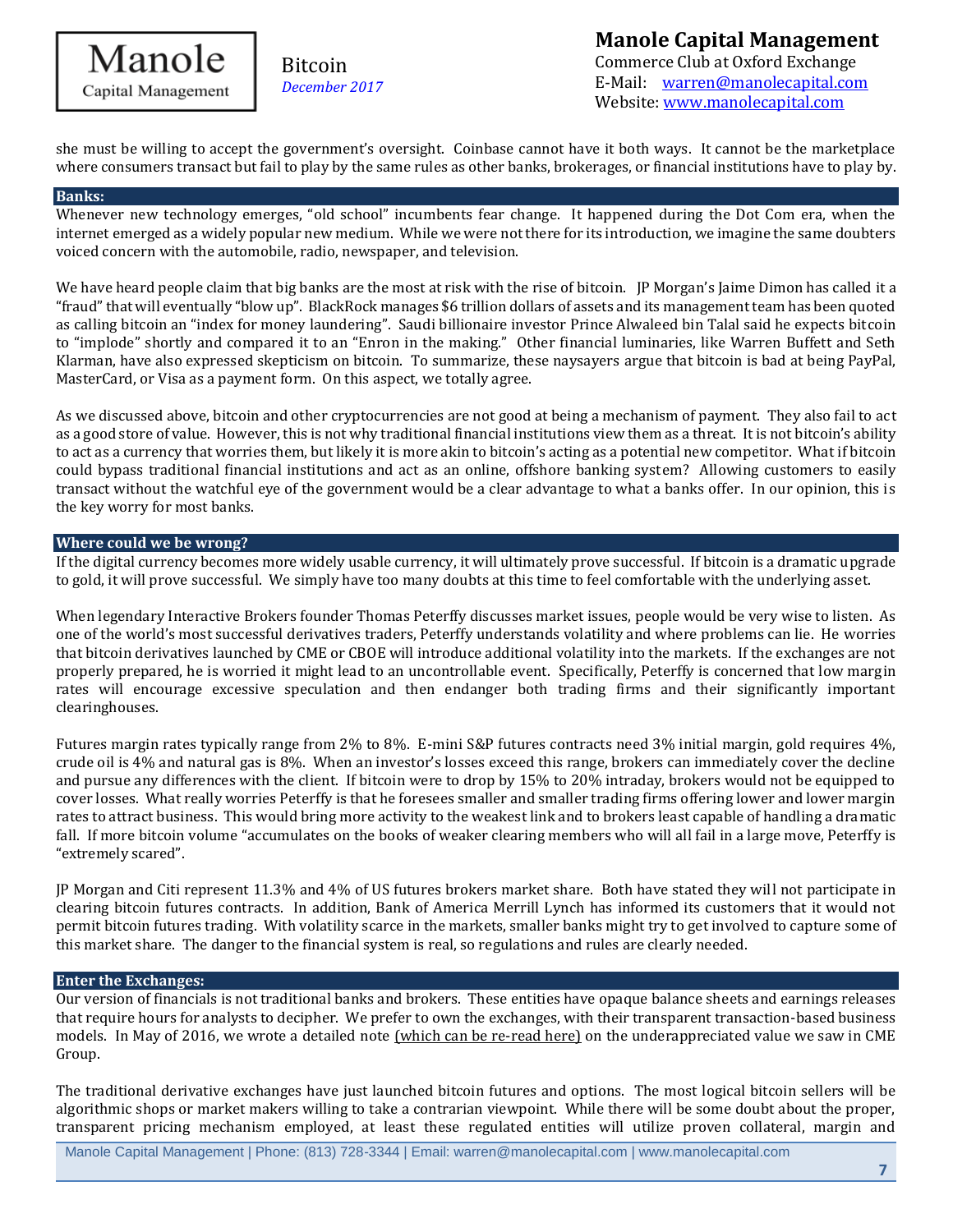

clearinghouse techniques to insure transactions. These venues can legitimize bitcoin and should begin to dampen the massive volatility recently experienced.

CME, the world's leading and most diverse derivatives marketplace, has announced how it intends to list its bitcoin futures contract. Futures allow two parties to exchange an asset at a specified price at an agreed upon date in the future. It will launch on Monday, December 18, 2017, and has received approval from the CFTC, its regulator. Working with market participants on its design, bitcoin investors will have significantly more transparency, price discovery, and risk transfer capabilities.

At launch, the bitcoin contract will be subject to a significant number of risk management tools, including an initial margin of 35%. Positions will be marked intraday, with stringent price limits. There will also be a number of additional risk and credit controls that CME enforces to ensure proper safeguards. The future contract will be cash-settled, which will help to dampen volatility. Some futures contracts are settled in the underlying assets, such as settling at the end of a contract with a barrel of oil. By cash settling its contracts, it should lower the need, access and volatility of bitcoin. Pricing will be determined once a day using CME's Bitcoin Reference Rate (or BRR), which has been designed around industry standard IOSCO Principles for Financial Benchmarks. There will be a price limit of 20% above or below the prior settlement price. Each contract will be composed of 5 bitcoins or \$25 per contract and the spot position limit will be 1,000 contracts.

One aspect of futures contracts we have always appreciated is its vertical clearing model. If you purchase a futures contract on the CME, it is not fungible across another exchange. You cannot go long a bitcoin contract on the CME and then look to offset it on another exchange. This trading concentration acts like a "moat around the franchise" and is critical when an exchange is looking to build liquidity and volumes.

In the exchange industry, there is a saying that liquidity begets liquidity and volumes beget volumes. There are significant network effects, as buyers go where the most sellers are and sellers are attracted to where demand lies. One of the interesting features of futures markets is that there are usually only one or two contracts that build liquidity and begin to dominate a contract's trading. The battle to see which venue will control bitcoin options and futures is occurring right now. The first few exchanges that build a core trading base will likely be the winning marketplace. With limited volatility in so many other asset classes, the bitcoin opportunity looks like an attractive category to enter.

CBOE launched its XBT Bitcoin option on Sunday night, December  $10<sup>th</sup>$ , 2017. Less than 4,000 contracts changed hands, representing a paltry \$68 million of notional volume. The opening price was \$15,000 and prices ultimately surged 25%. On its initial trading day, CBOE had to trigger two temporary trading halts, which were designed to dampen volatility.

To cement market share and spur activity, CBOE has wisely announced that all transaction fees will be waived throughout the month of December. This is an exchange trick that attempts to waive initial fees as a car dealer advertises a "lost leader". The retail community is comfortable transacting in stocks but is less experienced with options and futures. As people get educated on the process, volumes will climb. We have to believe that the derivative exchanges were pleased to see the Google search term "how to buy futures" spike over the last few days.



Manole Capital Management | Phone: (813) 728-3344 | Email: warren@manolecapital.com | www.manolecapital.com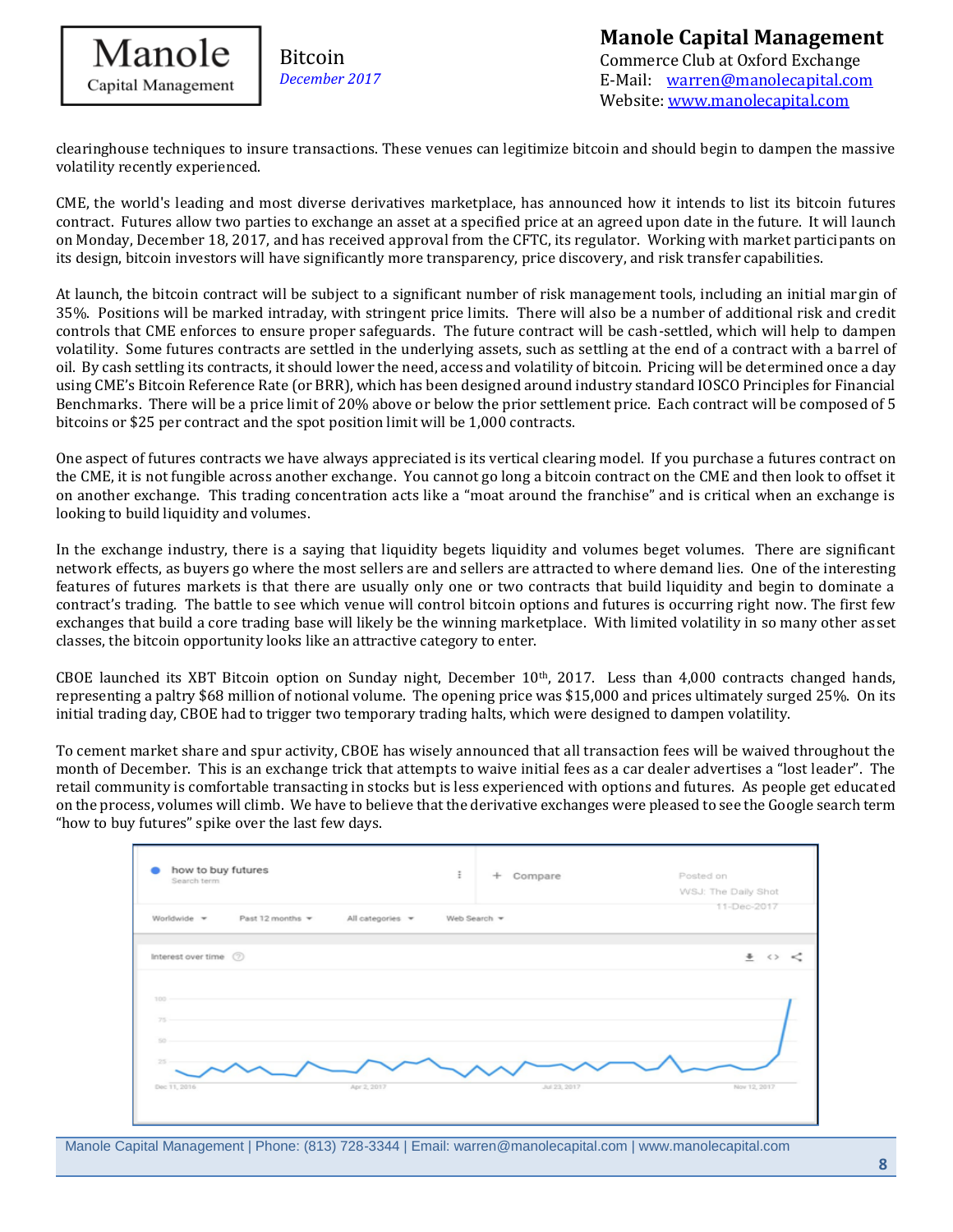

**Manole Capital Management** 

Commerce Club at Oxford Exchange E-Mail: [warren@manolecapital.com](mailto:warren@manolecapital.com) Website[: www.manolecapital.com](http://www.manolecapital.com/) 

#### **How We Will "Play" Bitcoin:**

Our regular readers understand and appreciate our long-term approach to investing. We will continue to "stick to our knitting" and invest in growing "Fin Tech" franchises. Investing in bitcoins would be akin to our investing in obscure foreign currencies. It simply is not in our DNA. However, we will profit from the impending explosion of volumes underlying bitcoin trading. How? Well, we own the publicly traded exchanges. Whether CME or CBOE ultimately wins the bitcoin futures or options battle, we will benefit. Whether traditional bank CEOs want it to happen or not, digital currencies as an asset class are not going away. We do foresee a much tighter regulatory environment with heightened governmental oversight, which will make for very unprofitable days for some bitcoin owners and traders.

Whether bitcoin goes from \$19,000 to \$1,000 or rockets higher to \$50,000, our exchanges will benefit. Exchanges make money on volatility and are less concerned with underlying prices. Exchanges are primarily concerned with providing a venue for orderly price discovery. With bitcoin being the world's most volatile trading product, exchanges are quite excited to profit on this investor craving. We do not estimate and then bet on the price of oil, commodities, or currencies. We choose to invest and then benefit from impending volatility. We prefer to invest in secular growth businesses rather than making speculative bets on an assets future price swings.

#### **Conclusion:**

In the California Gold Rush, thousands went West seeking gold and a fortune. Some hit it big, while others failed to even reach those "streams filled with gold". We liken this example to the bitcoin frenzy occurring today. Some might become digital currency millionaires. Some might lose a small fortune on bitcoin. Either way, we will not participate in the traditional sense of betting on a digital or traditional currency. We invest in growing companies trading at a discount to their intrinsic value. As we have said many times, we prefer to invest in secular growing businesses, that have predictable ways of generating free cash flow and profits.

We cannot wait for millions to make a bet on bitcoin. During the Gold Rush, Levi Strauss made a small fortune, not searching for gold in those crowded streams. He opened a store, selling pans, shovels, bedding and clothing. Those seeking their fortune needed a merchant to supply them with their necessary dry goods. We believe the exchanges are the modern-day bitcoin merchant.

Good luck to all of you seeking your fortune betting on bitcoin's rapid rise or those that cannot wait to profit on its demise. We will gladly own the exchanges, generating pennies per transaction, but hopefully on millions of transactions. Until the exchanges, acting as middlemen and insuring proper marks emerged, we were unable to participate in this marketplace. Now that the experienced exchanges and their trusted clearinghouses are involved, we are happy to participate with the impending volatility, activity and volumes.